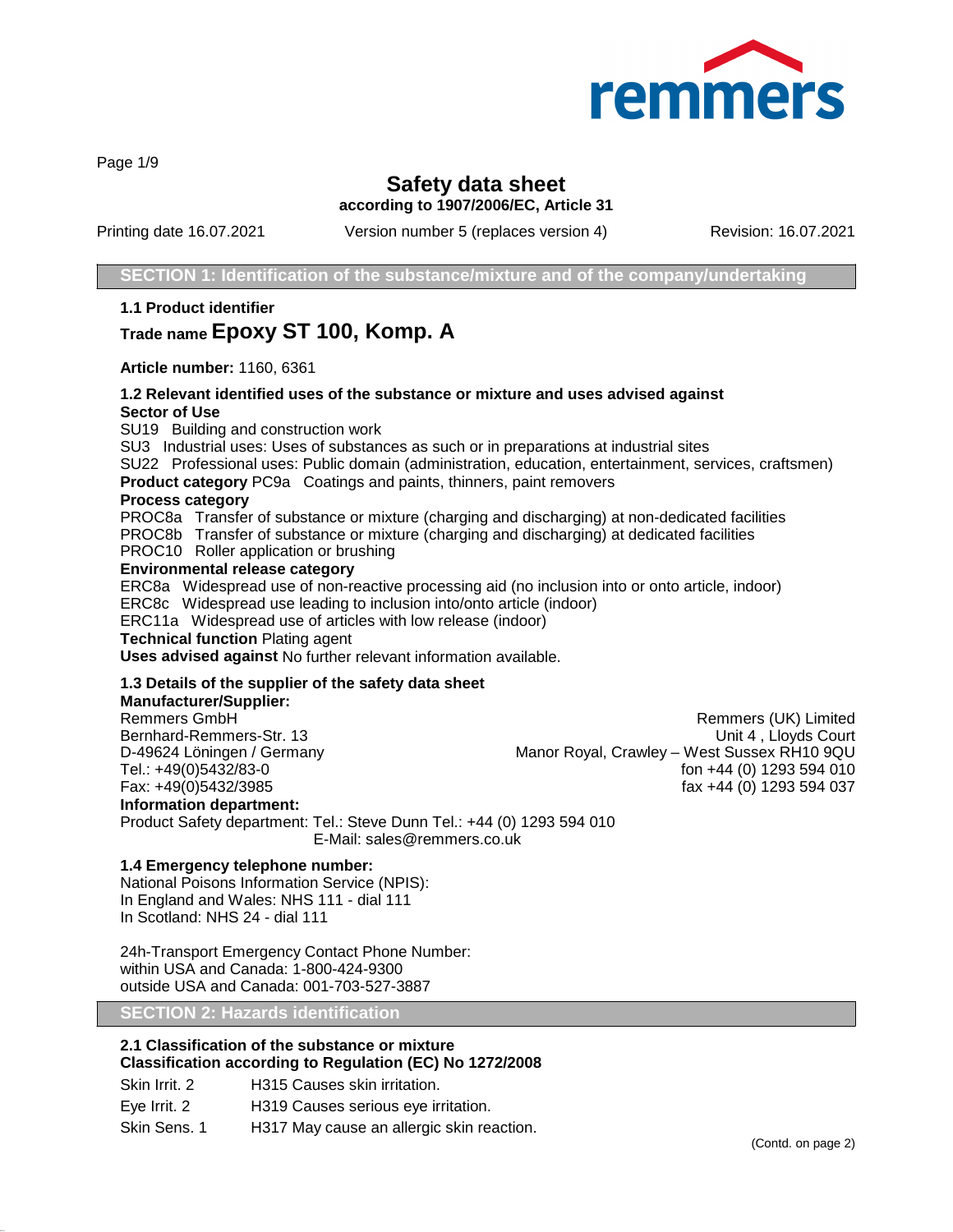Page 2/9

**Safety data sheet according to 1907/2006/EC, Article 31**

Printing date 16.07.2021 Version number 5 (replaces version 4) Revision: 16.07.2021

(Contd. of page 1)

# **Trade name Epoxy ST 100, Komp. A**

Aquatic Chronic 2 H411 Toxic to aquatic life with long lasting effects. **2.2 Label elements**

## **Labelling according to Regulation (EC) No 1272/2008**

The product is classified and labelled according to the CLP regulation. **Hazard pictograms**



## **Signal word** Warning

## **Hazard-determining components of labelling:**

reaction product: bisphenol-A-(epichlorhydrin); epoxy resin (number average molecular weight ≤ 700) oxirane, mono[(C12-14-alkyloxy)methyl] derivs.

phenol, methylstyrenated

#### **Hazard statements**

H315 Causes skin irritation.

H319 Causes serious eye irritation.

H317 May cause an allergic skin reaction.

H411 Toxic to aquatic life with long lasting effects.

#### **Precautionary statements**

P273 Avoid release to the environment.<br>
P280 Wear protective gloves/protective Wear protective gloves/protective clothing/eye protection/face protection/hearing protection.

P301+P310 IF SWALLOWED: Immediately call a POISON CENTER/ doctor.<br>P302+P352 IF ON SKIN: Wash with plenty of soap and water.

IF ON SKIN: Wash with plenty of soap and water.

P305+P351+P338 IF IN EYES: Rinse cautiously with water for several minutes. Remove contact lenses, if present and easy to do. Continue rinsing.

P501 Dispose of contents/container in accordance with local/regional/national/international regulations.

#### **Additional information:**

EUH205 Contains epoxy constituents. May produce an allergic reaction.

**2.3 Other hazards**

## **Results of PBT and vPvB assessment**

**PBT:** Not applicable.

**vPvB:** Not applicable.

**SECTION 3: Composition/information on ingredients**

## **3.2 Mixtures**

**Description:** Mixture of the substances listed below with harmless additions.

| Dangerous components [% w/w]:                                                                        |                                                                                                                                                                                                                                                                                                                                                  |               |
|------------------------------------------------------------------------------------------------------|--------------------------------------------------------------------------------------------------------------------------------------------------------------------------------------------------------------------------------------------------------------------------------------------------------------------------------------------------|---------------|
| CAS: 25068-38-6<br>NLP: 500-033-5<br>Index number: 603-074-00-8                                      | reaction product: bisphenol-A-(epichlorhydrin); epoxy resin<br>(number average molecular weight $\leq 700$ )<br>Aquatic Chronic 2, H411; Skin Irrit. 2, H315; Eye Irrit. 2,<br>Reg.nr.: 01-2119456619-26-XXXX H319; Skin Sens. 1, H317, EUH205<br>Specific concentration limits: Skin Irrit. 2; H315: C ≥ 5 %<br>Eye Irrit. 2; H319: $C \ge 5$ % | 80-100%       |
| CAS: 68609-97-2<br>EINECS: 271-846-8<br>Index number: 603-103-00-4<br>Reg.nr.: 01-2119485289-22-XXXX | oxirane, mono[(C12-14-alkyloxy)methyl] derivs.<br>Skin Irrit. 2, H315; Skin Sens. 1, H317                                                                                                                                                                                                                                                        | $≥5 - < 10\%$ |

(Contd. on page 3)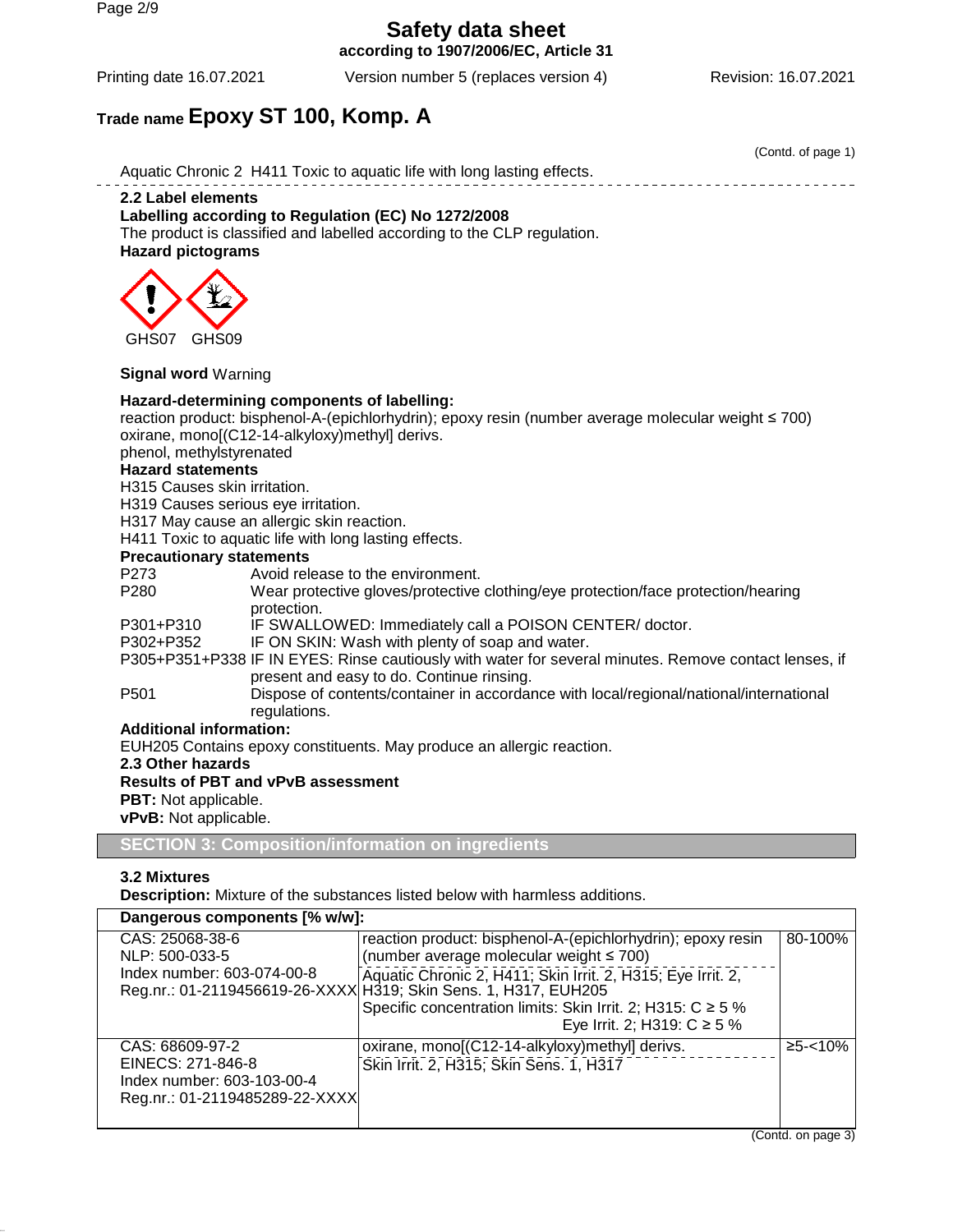**Safety data sheet according to 1907/2006/EC, Article 31**

Printing date 16.07.2021 Version number 5 (replaces version 4) Revision: 16.07.2021

# **Trade name Epoxy ST 100, Komp. A**

|                                |                                                                                         | (Contd. of page 2) |
|--------------------------------|-----------------------------------------------------------------------------------------|--------------------|
| CAS: 68512-30-1                | phenol, methylstyrenated                                                                | $≥5 - <10%$        |
| EINECS: 270-966-8              | Acute Tox. 3, H331; Skin Irrit. 2, H315; Skin Sens. 1, H317;<br>Aquatic Chronic 3, H412 |                    |
| CAS: 100-51-6                  | benzyl alcohol                                                                          | $2.5 - 5%$         |
| EINECS: 202-859-9              | Acute Tox. 4, H302; Acute Tox. 4, H312; Acute Tox. 4,                                   |                    |
| Index number: 603-057-00-5     | H332; Eye Irrit. 2, H319                                                                |                    |
| Reg.nr.: 01-2119492630-38-XXXX |                                                                                         |                    |
|                                |                                                                                         |                    |

**Additional information** For the wording of the listed hazard phrases refer to section 16.

## \* **SECTION 4: First aid measures**

#### **4.1 Description of first aid measures**

**After inhalation** Seek medical treatment in case of complaints.

#### **After skin contact**

If skin irritation continues, consult a doctor.

Wash immediately with water and soap and rinse thoroughly.

#### **After eye contact**

Rinse opened eye for several minutes under running water. If symptoms persist, consult doctor.

**After swallowing** Rinse out mouth and then drink plenty of water.

## **4.2 Most important symptoms and effects, both acute and delayed**

No further relevant information available.

**4.3 Indication of any immediate medical attention and special treatment needed** symptomatic treatment

**SECTION 5: Firefighting measures**

#### **5.1 Extinguishing media**

#### **Suitable extinguishing agents**

CO<sub>2</sub>, extinguishing powder or water jet. Fight larger fires with water jet or alcohol-resistant foam. Use fire fighting measures that suit the environment.

**5.2 Special hazards arising from the substance or mixture**

Under certain fire conditions, traces of other toxic gases cannot be excluded, e.g.:

Hydrogen chloride (HCl)

further harmful conflagration gases and fumes

## **5.3 Advice for firefighters**

**Protective equipment:** Wear self-contained breathing apparatus.

#### **Additional information**

Cool endangered containers with water spray jet.

Collect contaminated fire fighting water separately. It must not enter drains.

Dispose of fire debris and contaminated fire fighting water in accordance with official regulations.

#### **SECTION 6: Accidental release measures**

#### **6.1 Personal precautions, protective equipment and emergency procedures**

Ensure adequate ventilation

## **6.2 Environmental precautions:**

Do not allow to enter the ground/soil.

Do not allow product to reach sewage system or water bodies.

Inform responsible authorities in case product reaches bodies of water or sewage system.

#### **6.3 Methods and material for containment and cleaning up:**

Absorb with liquid-binding material (sand, diatomite, acid binders, universal binders, sawdust).

Dispose of contaminated material as waste according to item 13.

## **6.4 Reference to other sections**

See Section 7 for information on safe handling

See Section 8 for information on personal protection equipment.

See Section 13 for information on disposal.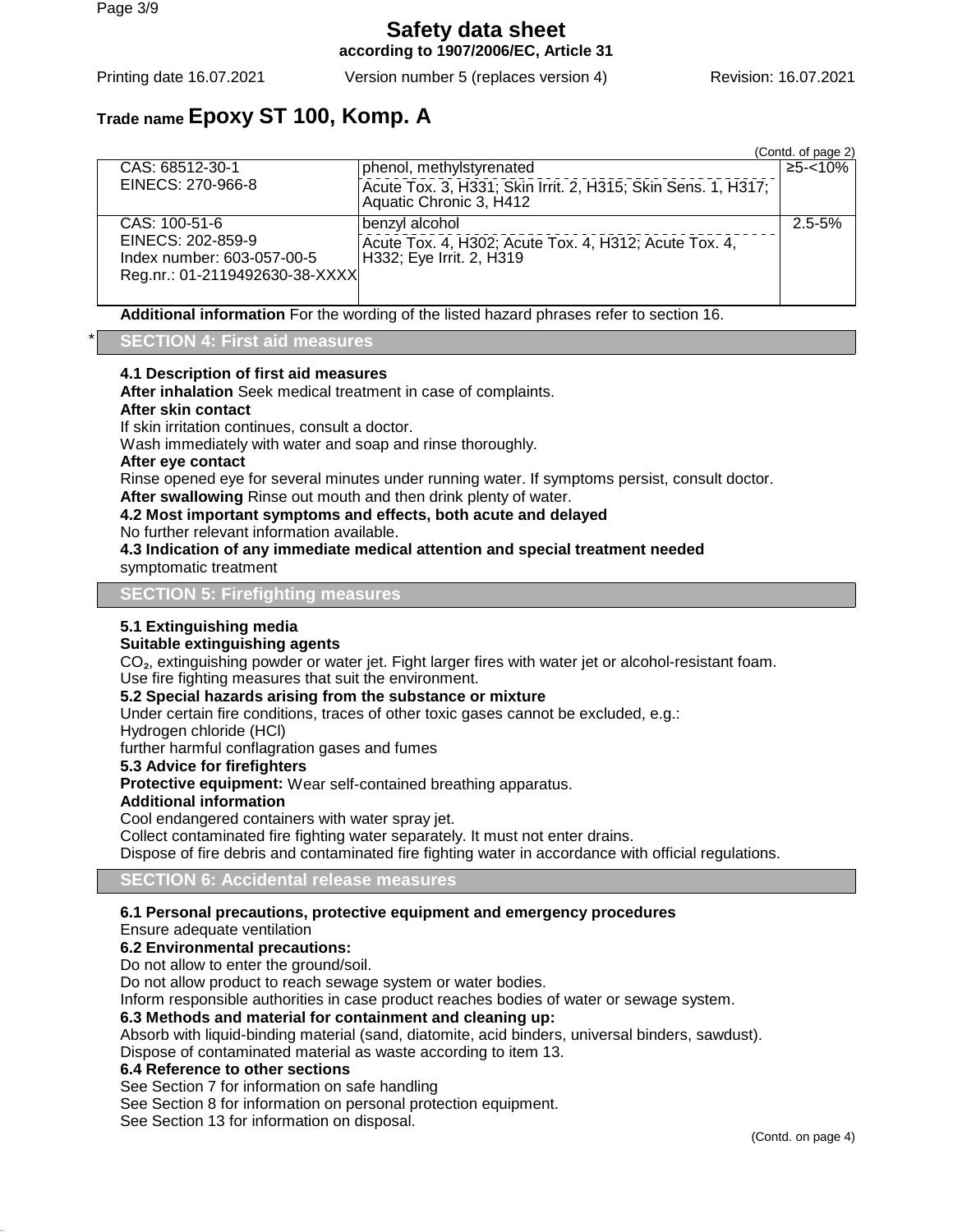**according to 1907/2006/EC, Article 31**

Printing date 16.07.2021 Version number 5 (replaces version 4) Revision: 16.07.2021

# **Trade name Epoxy ST 100, Komp. A**

(Contd. of page 3)

## **SECTION 7: Handling and storage**

**7.1 Precautions for safe handling** Use only in well ventilated areas.

# **7.2 Conditions for safe storage, including any incompatibilities**

**Storage**

**Requirements to be met by storerooms and containers:** Prevent any penetration into the ground. **Information on storage in a common storage facility:**

Store away from oxidising agents.

Store away from food.

**Further information about storage conditions:**

Store container in a well ventilated position.

Protect from frost.

Keep container tightly closed.

**7.3 Specific end use(s)** No further relevant information available.

**SECTION 8: Exposure controls/personal protection** 

#### **8.1 Control parameters**

**Components with limit values that require monitoring at the workplace:**

The product does not contain any relevant quantities of materials with limit values that have to be monitored at the workplace.

**Additional information:** The lists that were valid during compilation were used as a basis.

#### **8.2 Exposure controls**

**Appropriate engineering controls** No further data; see item 7.

#### **Individual protection measures, such as personal protective equipment General protective and hygienic measures**

Do not eat, drink or smoke while working.

Use skin protection cream for preventive skin protection.

Keep away from food, beverages and animal feed.

Immediately remove soiled, saturated clothing.

Wash hands before pauses and after work.

Avoid contact with eyes and skin.

#### **Respiratory equipment:**

Filter A (brown)

Only use ambient air independent respiratory equipment in pits, shafts and silos!

#### **Hand protection**

Long cuffed gloves

Protective gloves.

The glove material has to be impermeable and resistant to the product/ the substance/ the preparation. Selection of the glove material on consideration of the penetration times, rates of diffusion and the degradation

#### **Material of gloves**

#### Nitrile rubber, NBR

The selection of the suitable gloves does not only depend on the material, but also on further marks of quality and varies from manufacturer to manufacturer. As the product is a preparation of several substances, the resistance of the glove material can not be calculated in advance and has therefore to be checked prior to the application.

#### **Penetration time of glove material**

Break through time: max. 240 min (DIN EN 374).

The determined penetration times according to EN 16523-1:2015 are not performed under practical conditions. Therefore a maximum wearing time, which corresponds to 50% of the penetration time, is recommended.

The exact break trough time has to be found out by the manufacturer of the protective gloves and has to be observed.

**Eye/face protection** Tightly sealed safety glasses.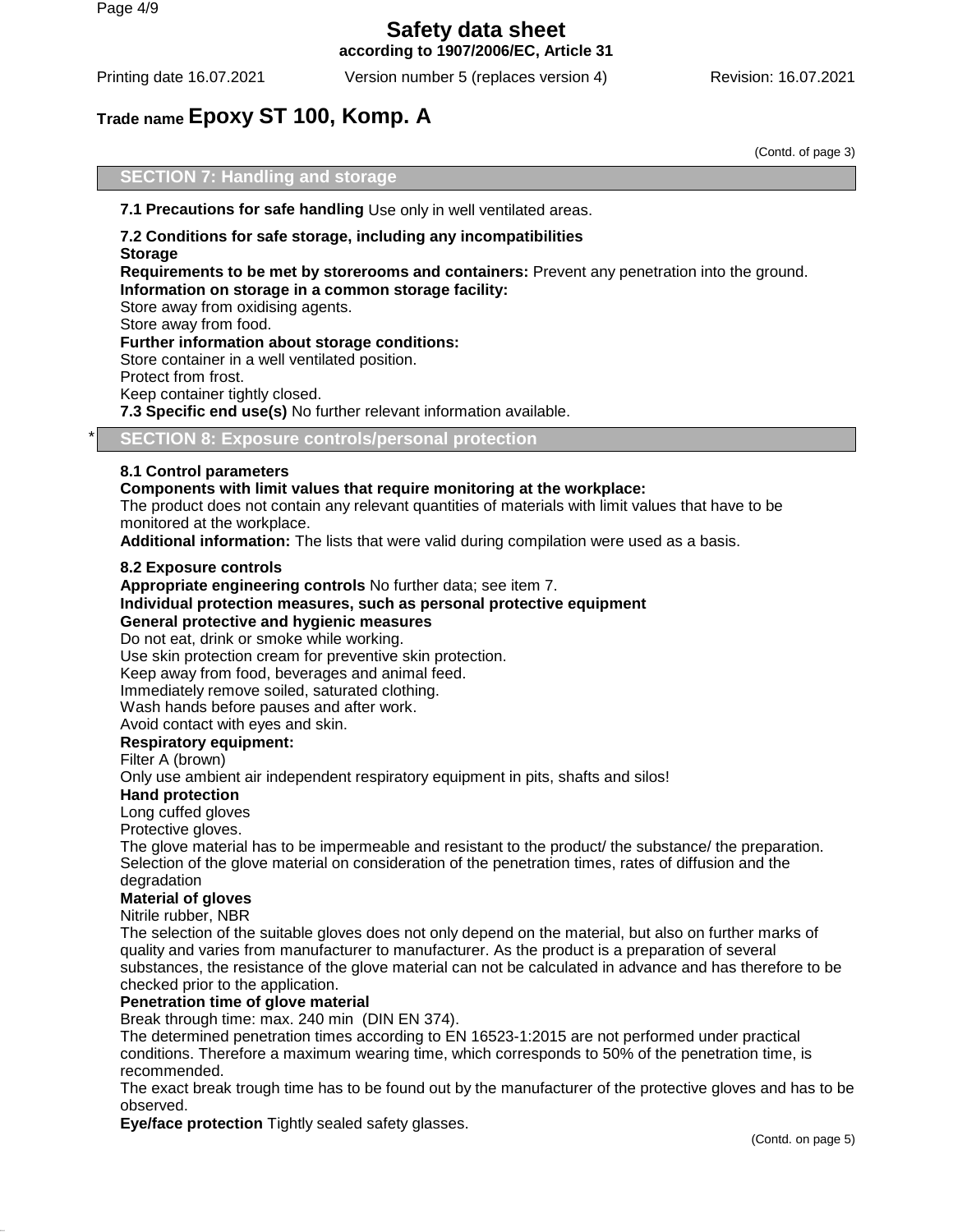Page 5/9

**Safety data sheet according to 1907/2006/EC, Article 31**

Printing date 16.07.2021 Version number 5 (replaces version 4) Revision: 16.07.2021

(Contd. of page 4)

# **Trade name Epoxy ST 100, Komp. A**

**Body protection:** Protective work clothing.

| <b>SECTION 9: Physical and chemical properties</b>        |                                  |  |
|-----------------------------------------------------------|----------------------------------|--|
| 9.1 Information on basic physical and chemical properties |                                  |  |
| <b>General Information</b>                                |                                  |  |
| Colour:                                                   | clear                            |  |
| Odour:                                                    | Weak, characteristic             |  |
| <b>Odour threshold:</b>                                   | Not determined.                  |  |
| <b>Melting point/freezing point:</b>                      | Not determined                   |  |
| Boiling point or initial boiling point and boiling        |                                  |  |
| range                                                     | $>200$ °C                        |  |
| <b>Flammability</b>                                       | Not applicable.                  |  |
| Lower and upper explosion limit                           |                                  |  |
| Lower:                                                    | Not determined.                  |  |
| <b>Upper:</b>                                             | Not determined.                  |  |
| <b>Flash point:</b>                                       | >105 °C                          |  |
| <b>Decomposition temperature:</b>                         | Not determined.                  |  |
| pH                                                        | Not determined.                  |  |
| <b>Viscosity:</b>                                         |                                  |  |
| <b>Kinematic viscosity</b>                                | Not determined.                  |  |
| dynamic at 20 °C:                                         | 870-950 mPas                     |  |
| <b>Solubility</b>                                         |                                  |  |
| Water:                                                    | Not miscible or difficult to mix |  |
| Partition coefficient n-octanol/water (log value)         | Not determined.                  |  |
| Vapour pressure:                                          | Not determined.                  |  |
| Density and/or relative density                           |                                  |  |
| Density at 20 °C:                                         | 1.12 $g/cm^{3}$                  |  |
| <b>Relative density</b>                                   | Not determined.                  |  |
| <b>Vapour density</b>                                     | Not determined.                  |  |
| 9.2 Other information                                     |                                  |  |
| Appearance:                                               |                                  |  |
| Form:                                                     | Fluid                            |  |
| Important information on protection of health             |                                  |  |
| and environment, and on safety.                           |                                  |  |
| Ignition temperature:                                     | not applicable                   |  |
| <b>Explosive properties:</b>                              | Product is not explosive.        |  |
| <b>Solvent separation test</b>                            | $< 3\%$                          |  |
| <b>Change in condition</b>                                |                                  |  |
| <b>Evaporation rate</b>                                   | Not determined.                  |  |
| Information with regard to physical hazard                |                                  |  |
| classes                                                   |                                  |  |
| <b>Explosives</b>                                         | Void                             |  |
| <b>Flammable gases</b>                                    | Void                             |  |
| <b>Aerosols</b>                                           | Void                             |  |
| <b>Oxidising gases</b>                                    | Void                             |  |
| <b>Gases under pressure</b>                               | Void                             |  |
| <b>Flammable liquids</b>                                  | Void                             |  |
| <b>Flammable solids</b>                                   | Void                             |  |
| Self-reactive substances and mixtures                     | Void                             |  |
| <b>Pyrophoric liquids</b>                                 | Void                             |  |
| <b>Pyrophoric solids</b>                                  | Void                             |  |
| Self-heating substances and mixtures                      | Void                             |  |

(Contd. on page 6)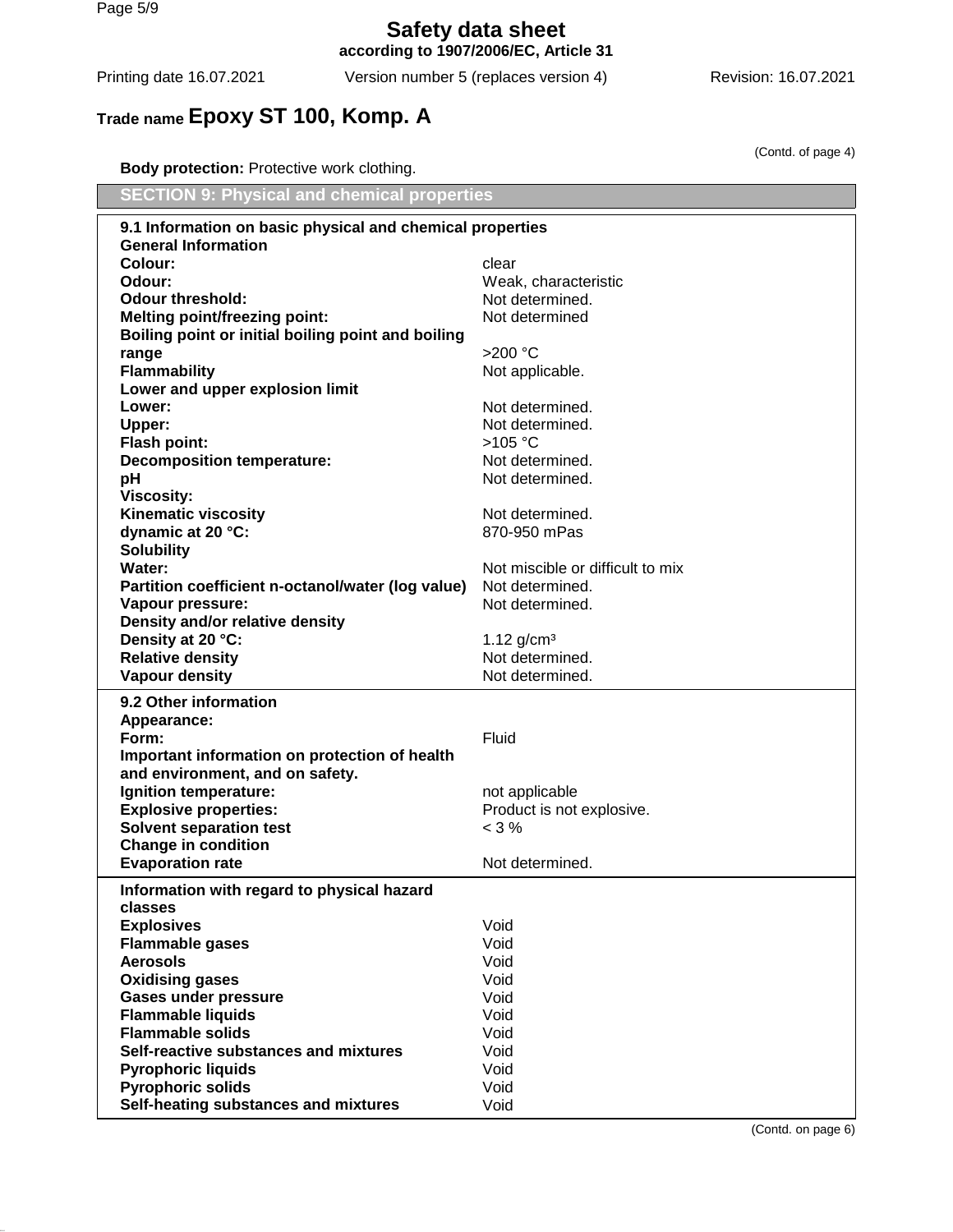# **Safety data sheet according to 1907/2006/EC, Article 31**

Printing date 16.07.2021 Version number 5 (replaces version 4) Revision: 16.07.2021

(Contd. of page 5)

# **Trade name Epoxy ST 100, Komp. A**

|                                               |      | ooma. or pago of |
|-----------------------------------------------|------|------------------|
| Substances and mixtures, which emit flammable |      |                  |
| gases in contact with water                   | Void |                  |
| <b>Oxidising liquids</b>                      | Void |                  |
| <b>Oxidising solids</b>                       | Void |                  |
| <b>Organic peroxides</b>                      | Void |                  |
| <b>Corrosive to metals</b>                    | Void |                  |
| <b>Desensitised explosives</b>                | Void |                  |
|                                               |      |                  |

#### **SECTION 10: Stability and reactivity**

**10.1 Reactivity** No further relevant information available.

**10.2 Chemical stability**

**Thermal decomposition / conditions to be avoided:**

No decomposition if handled and stored according to specifications.

**10.3 Possibility of hazardous reactions** Exothermic polymerisation

**10.4 Conditions to avoid** No further relevant information available.

**10.5 Incompatible materials:** No further relevant information available.

#### **10.6 Hazardous decomposition products:**

None if used properly.

None if stored properly.

May be released in fire:

Carbon monoxide and carbon dioxide

Hydrogen chloride (HCl)

Phenol

**SECTION 11: Toxicological information**

#### **11.1 Information on hazard classes as defined in Regulation (EC) No 1272/2008 Acute toxicity:** Based on available data, the classification criteria are not met.

|                                                                          |                                          |      | LD/LC50 values that are relevant for classification:                                                                         |
|--------------------------------------------------------------------------|------------------------------------------|------|------------------------------------------------------------------------------------------------------------------------------|
|                                                                          |                                          |      | CAS: 25068-38-6 reaction product: bisphenol-A-(epichlorhydrin); epoxy resin (number average<br>molecular weight $\leq 700$ ) |
|                                                                          | Oral                                     | LD50 | $>10,000$ mg/kg (rat)                                                                                                        |
|                                                                          | Dermal                                   | LD50 | >2,000 mg/kg (rat)                                                                                                           |
|                                                                          | CAS: 68512-30-1 phenol, methylstyrenated |      |                                                                                                                              |
|                                                                          | Oral                                     | LD50 | >2,000 mg/kg (rat)                                                                                                           |
|                                                                          | Dermal                                   | LD50 | $>2,000$ mg/kg (rat)                                                                                                         |
| Inhalative $ LC50/4 h 5 mg/l$ (rat)<br><b>Skin corrosion/irritation:</b> |                                          |      |                                                                                                                              |
|                                                                          |                                          |      |                                                                                                                              |

Causes skin irritation.

**Serious eye damage/irritation:**

Causes serious eye irritation.

**Sensitisation:**

May cause an allergic skin reaction.

**Germ cell mutagenicity:** Based on available data, the classification criteria are not met.

**Carcinogenicity:** Based on available data, the classification criteria are not met.

**Reproductive toxicity:** Based on available data, the classification criteria are not met.

**STOT-single exposure:** Based on available data, the classification criteria are not met.

**STOT-repeated exposure:** Based on available data, the classification criteria are not met.

**Aspiration hazard:** Based on available data, the classification criteria are not met.

**11.2 Information on other hazards**

**Endocrine disrupting properties**

None of the ingredients is listed.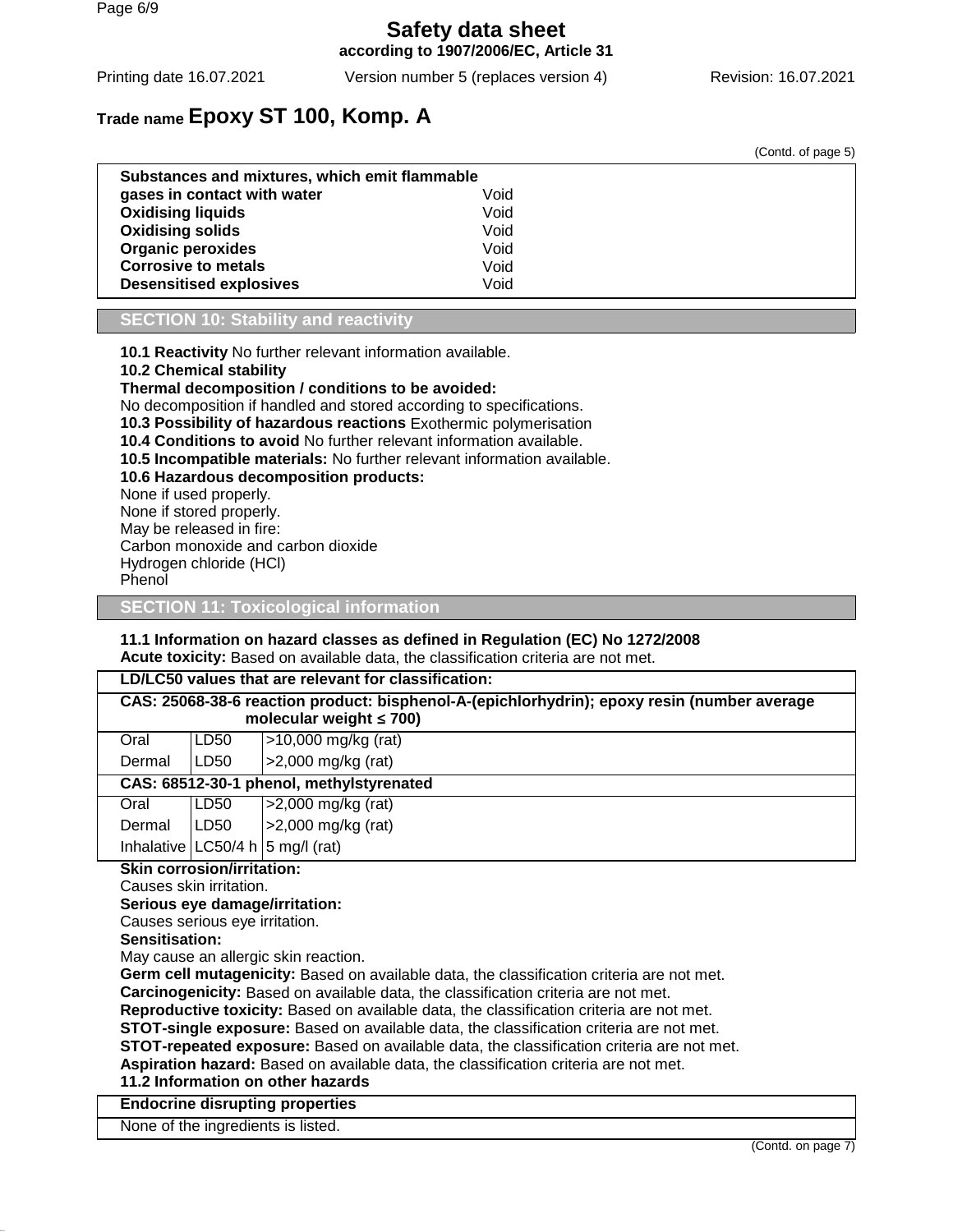**according to 1907/2006/EC, Article 31**

Printing date 16.07.2021 Version number 5 (replaces version 4) Revision: 16.07.2021

# **Trade name Epoxy ST 100, Komp. A**

(Contd. of page 6)

#### **SECTION 12: Ecological information**

#### **12.1 Toxicity**

**Aquatic toxicity:** No further relevant information available. **12.2 Persistence and degradability** No further relevant information available. **12.3 Bioaccumulative potential** No further relevant information available. **12.4 Mobility in soil** No further relevant information available. **12.5 Results of PBT and vPvB assessment PBT:** Not applicable. **vPvB:** Not applicable. **12.6 Endocrine disrupting properties** For information on endocrine disrupting properties see section 11. **12.7 Other adverse effects Remark:** Toxic for fish **Additional ecological information: General notes:** Do not allow product to reach ground water, bodies of water or sewage system. Hazardous to drinking water even if small quantities leak into soil. Also toxic for fish and plankton in bodies of water. Toxic for aquatic organisms

**SECTION 13: Disposal considerations**

#### **Recommendation**

Not hardened material must be disposed of as hazardous waste according to official regulations. Hardened product remains may be disposed of as building rubble or put into household garbage. The given refuse codes are recommendations based upon the intended use of the product. Because of special use and disposal conditions at the user´s, other codes may apply under other conditions.

#### **European waste catalogue**

08 01 11\* waste paint and varnish containing organic solvents or other hazardous substances

#### **Uncleaned packaging:**

#### **Recommendation:**

Packaging can be reused or recycled after cleaning. Disposal must be made according to official regulations.

#### **SECTION 14: Transport information**

| 14.1 UN number or ID number<br>ADR, IMDG, IATA | <b>UN3082</b>                                                                                                                                                                              |
|------------------------------------------------|--------------------------------------------------------------------------------------------------------------------------------------------------------------------------------------------|
| 14.2 UN proper shipping name<br><b>ADR</b>     | 3082 ENVIRONMENTALLY HAZARDOUS<br>SUBSTANCE, LIQUID, N.O.S. (reaction product:<br>bisphenol-A-(epichlorhydrin) epoxy resin (number<br>average molecular weight = $700$ ))                  |
| <b>IMDG</b>                                    | ENVIRONMENTALLY HAZARDOUS SUBSTANCE,<br>LIQUID, N.O.S. (Epoxy Resin (reaction product:<br>bisphenol A-(epichlorhydrin) (number average<br>molecular weight $\leq$ 700))), MARINE POLLUTANT |
| IATA                                           | ENVIRONMENTALLY HAZARDOUS SUBSTANCE,<br>LIQUID, N.O.S. (Epoxy Resin (reaction product:<br>bisphenol A-(epichlorhydrin) (number average<br>molecular weight $\leq$ 700))                    |

(Contd. on page 8)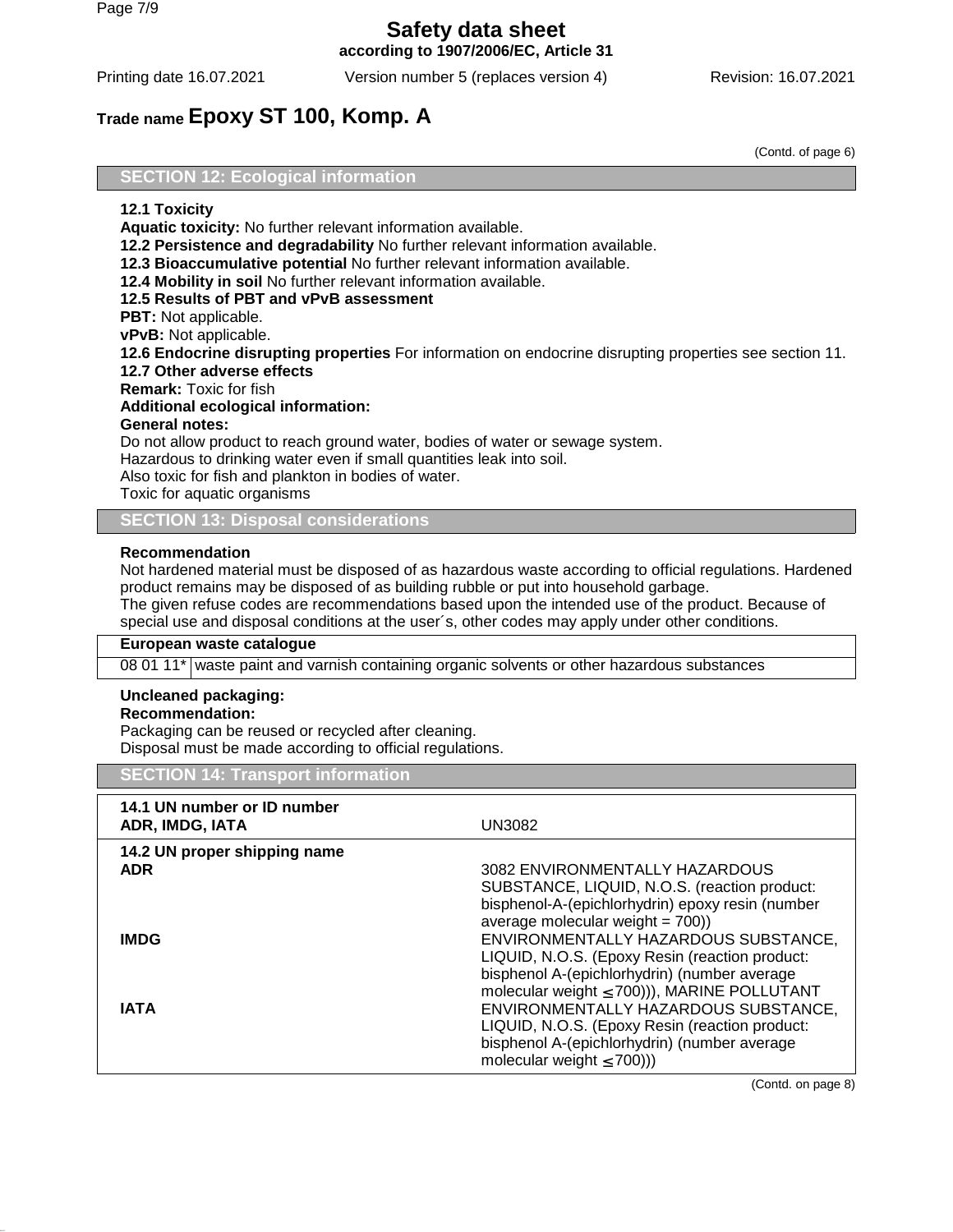**according to 1907/2006/EC, Article 31**

Printing date 16.07.2021 Version number 5 (replaces version 4) Revision: 16.07.2021

# **Trade name Epoxy ST 100, Komp. A**

|                                                                                  | (Contd. of page 7)                                                                                                                                                                   |
|----------------------------------------------------------------------------------|--------------------------------------------------------------------------------------------------------------------------------------------------------------------------------------|
| 14.3 Transport hazard class(es)                                                  |                                                                                                                                                                                      |
| <b>ADR</b>                                                                       |                                                                                                                                                                                      |
|                                                                                  |                                                                                                                                                                                      |
| <b>Class</b><br>Label                                                            | 9 (M6) Miscellaneous hazardous substances and<br>articles.<br>9                                                                                                                      |
| <b>IMDG, IATA</b>                                                                | _________________                                                                                                                                                                    |
|                                                                                  |                                                                                                                                                                                      |
| <b>Class</b><br>Label                                                            | 9 Miscellaneous hazardous substances and articles.<br>9                                                                                                                              |
| 14.4 Packing group<br>ADR, IMDG, IATA                                            | III                                                                                                                                                                                  |
| <b>14.5 Environmental hazards:</b><br><b>Marine pollutant:</b>                   | Yes<br>Symbol (fish and tree)                                                                                                                                                        |
| <b>Special marking (ADR):</b><br><b>Special marking (IATA):</b>                  | Symbol (fish and tree)<br>Symbol (fish and tree)                                                                                                                                     |
| 14.6 Special precautions for user                                                | Warning: Miscellaneous hazardous substances and<br>articles.                                                                                                                         |
| hazard identification number:<br><b>EMS Number:</b><br><b>Stowage Category</b>   | 90<br>$F-A, S-F$<br>A                                                                                                                                                                |
| 14.7 Maritime transport in bulk according to IMO<br><b>instruments</b>           | Not applicable.                                                                                                                                                                      |
| <b>Transport/Additional information:</b>                                         |                                                                                                                                                                                      |
| <b>ADR</b><br><b>Limited quantities (LQ)</b><br><b>Excepted quantities (EQ)</b>  | 5L<br>Code: E1<br>Maximum net quantity per inner packaging: 30 ml<br>Maximum net quantity per outer packaging: 1000 ml                                                               |
| <b>Transport category</b>                                                        | 3                                                                                                                                                                                    |
| <b>IMDG</b><br><b>Limited quantities (LQ)</b><br><b>Excepted quantities (EQ)</b> | 5L<br>Code: E1<br>Maximum net quantity per inner packaging: 30 ml<br>Maximum net quantity per outer packaging: 1000 ml                                                               |
| <b>UN "Model Regulation":</b>                                                    | UN 3082 ENVIRONMENTALLY HAZARDOUS<br>SUBSTANCE, LIQUID, N.O.S. (REACTION<br>PRODUCT: BISPHENOL-A-(EPICHLORHYDRIN)<br>EPOXY RESIN (NUMBER AVERAGE MOLECULAR<br>WEIGHT = 700)), 9, III |

(Contd. on page 9)